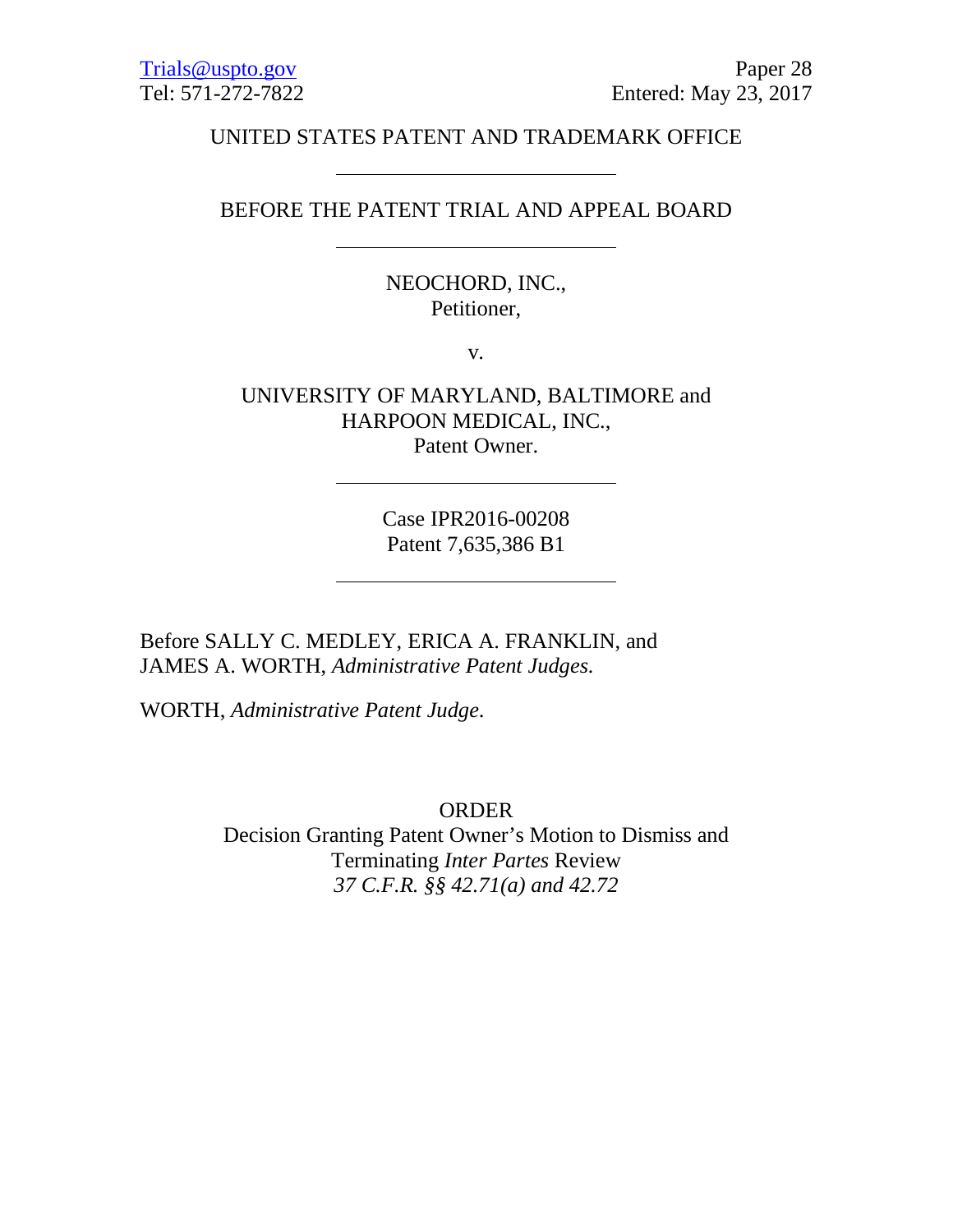$\overline{a}$ 

Patent Owner University of Maryland, Baltimore ("the University") moves to terminate the *inter partes* review proceeding, stating that it possesses Eleventh Amendment immunity. Petitioner NeoChord, Inc. ("NeoChord") opposes. For the reasons set forth below, we grant the University's Motion to Dismiss based on Eleventh Amendment immunity and terminate the *inter partes* review.

#### I. Procedural History

On November 18, 2015, NeoChord filed a Petition (Paper 2, "Pet.") requesting *inter partes* review of claims 1–23 of U.S. Patent No. 7,635,386 B1 (Ex. 1001, "the '386 patent"). The University did not file a Preliminary Response to the Petition but did file a mandatory notice pursuant to 37 C.F.R. § 42.8, representing that it is the Patent Owner and a real party-ininterest. Paper 5, 2. In the Mandatory Notice, the University explained that Harpoon Medical, Inc. ("Harpoon Medical") is the exclusive licensee of the '386 patent and is also a real party-in-interest. *Id.*[1](#page-1-0)

On May 24, 2016, the Board instituted an *inter partes* review on certain of the asserted grounds of unpatentability and issued a Scheduling Order. Paper 6; Paper 7. On September 12, 2016, the University filed a Response to the Petition (Paper 11), and on November 28, 2016, NeoChord filed a Reply. Paper 12.

On January 31, 2017, oral argument was heard on the merits of the instituted grounds pursuant to the Scheduling Order for the proceeding. *See* Paper 27. The day prior to the hearing, the University contacted the Board

<span id="page-1-0"></span><sup>&</sup>lt;sup>1</sup> Per their respective mandatory notices, the parties indicate that there is no other judicial or administrative matter that would affect, or be affected by, a decision in this proceeding. Pet. 2; Paper 5, 2.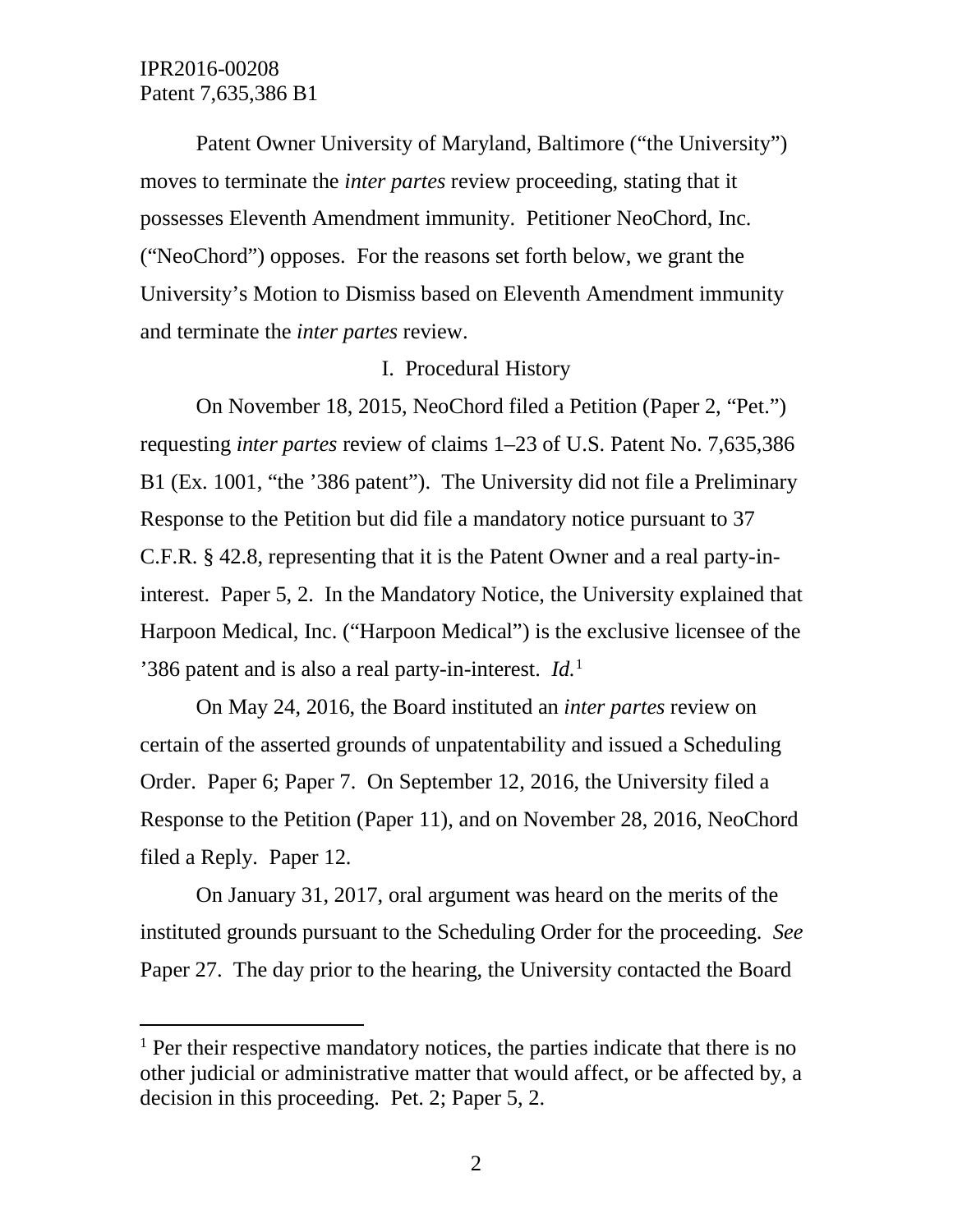$\overline{a}$ 

seeking authorization to file a motion to dismiss based on sovereign immunity. Because of the lack of written briefing on this issue, the panel informed the parties that a separate conference call would be held for the University to seek written briefing, pursuant to the Board's requirements for prior authorization for motions. *See* 37 C.F.R. § 42.20(b). On February 7, 2017, a conference call was held between Judges Medley, Franklin, and Worth and counsel for NeoChord and the University. A transcript of the call has been placed in the record as Paper 21. On February 15, 2017, the Board issued an Order authorizing the subject motion and setting a schedule for briefing.

Pursuant to this schedule, on February 23, 2017, the University filed a Motion to Dismiss (Paper 24, "Mot."). On March 2, 2017, NeoChord filed an Opposition to Patent Owner's Motion to Dismiss (Paper 25, "Opp."). On March 9, 2017, the University filed a Reply to Petitioner's Opposition to Patent Owner's Motion to Dismiss (Paper 26, "Mot. Reply").

The University moves to terminate, stating that it possesses Eleventh Amendment immunity pursuant to Maryland State law. Mot. 2–4 (citing MD Code Ann., Educ. §§ 12-102(a)(2)–(a)(4), 12-104(i)(4); *Maryland Stadium Authority v. Ellerbe Becket Inc.*, 407 F.3d 255 (4th Cir. 2005)). [2](#page-2-0) According to the University, it is entitled to assert sovereign immunity as a

<span id="page-2-0"></span> $2$  The University asserts that the only exception to its sovereign immunity under Maryland law is the Maryland Tort Claims Act (MD Code Ann., State Gov't § 12-104), which, according to the University, does not create an exception to sovereign immunity in this proceeding. Mot. 4. NeoChord does not make any arguments with respect to the exception provided by the Maryland Tort Claims Act.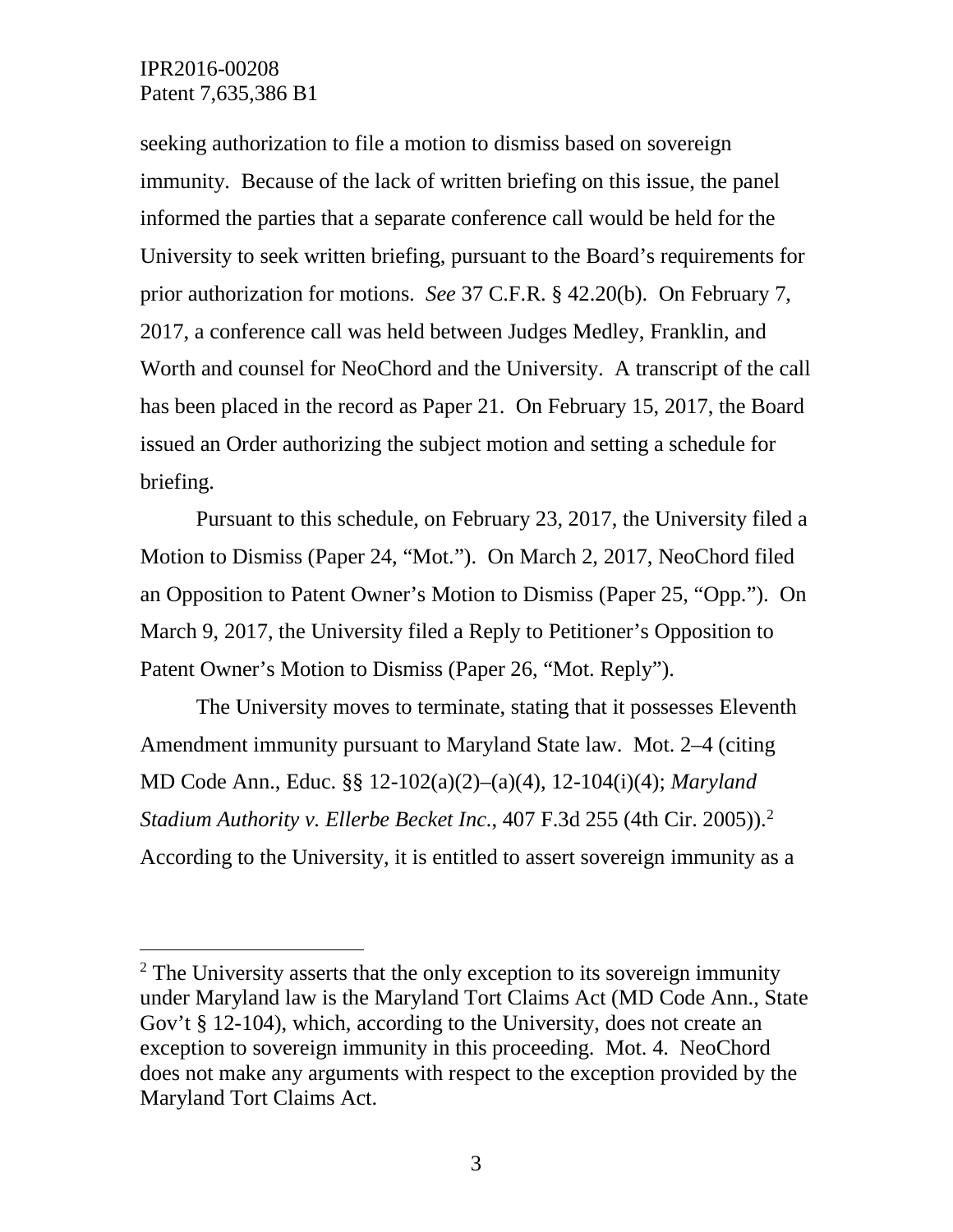$\overline{a}$ 

defense because it is an "arm of the State of Maryland," and the '386 patent is "property of the State." Mot. 1.

NeoChord opposes on several grounds. In particular, NeoChord contends that a prior panel of the Board in *Covidien* erred in finding that sovereign immunity was available as a defense before the Board, that the University has waived immunity through its participation in this proceeding, that the University has waived immunity through its licensing activity, and that the Board may proceed without the University. Opp. 2–13 (citing *Covidien LP v. Univ. of Florida Research Foundation Inc.*, Case IPR2016- 01274 (PTAB Jan. 25, 2017) (Paper 21)).<sup>[3](#page-3-0)</sup>

II. Whether a State May Assert Eleventh Amendment Immunity in this *Inter Partes* Review Proceeding

The first issue that we address is whether a State's assertion of sovereign immunity under the Eleventh Amendment is a cognizable defense in this *inter partes* review proceeding. NeoChord argues that a prior panel of the Board in the *Covidien* case erred in concluding that Eleventh Amendment immunity was available as a defense. Opp. 10–12. NeoChord also argues that *Covidien* was decided based on a different procedural posture and is not binding precedent on this panel. Opp. 9 (citing *Chevron N. Am., Inc. v. Milwaukee Electric Tool Corp.*, IPR2015-00595, slip op. at 4 (Paper 35) (Nov. 13, 2015)). We agree with NeoChord that the *Covidien* decision is not binding in this case. Our examination of the availability of Eleventh Amendment immunity is set forth below.

<span id="page-3-0"></span><sup>&</sup>lt;sup>3</sup> NeoChord does not meaningfully contest the University's assertion that it is an "arm of the State of Maryland" (*see* Opp. 1), and we determine that the University has adduced sufficient evidence that it is an arm of the State (*see* Mot. 1–4).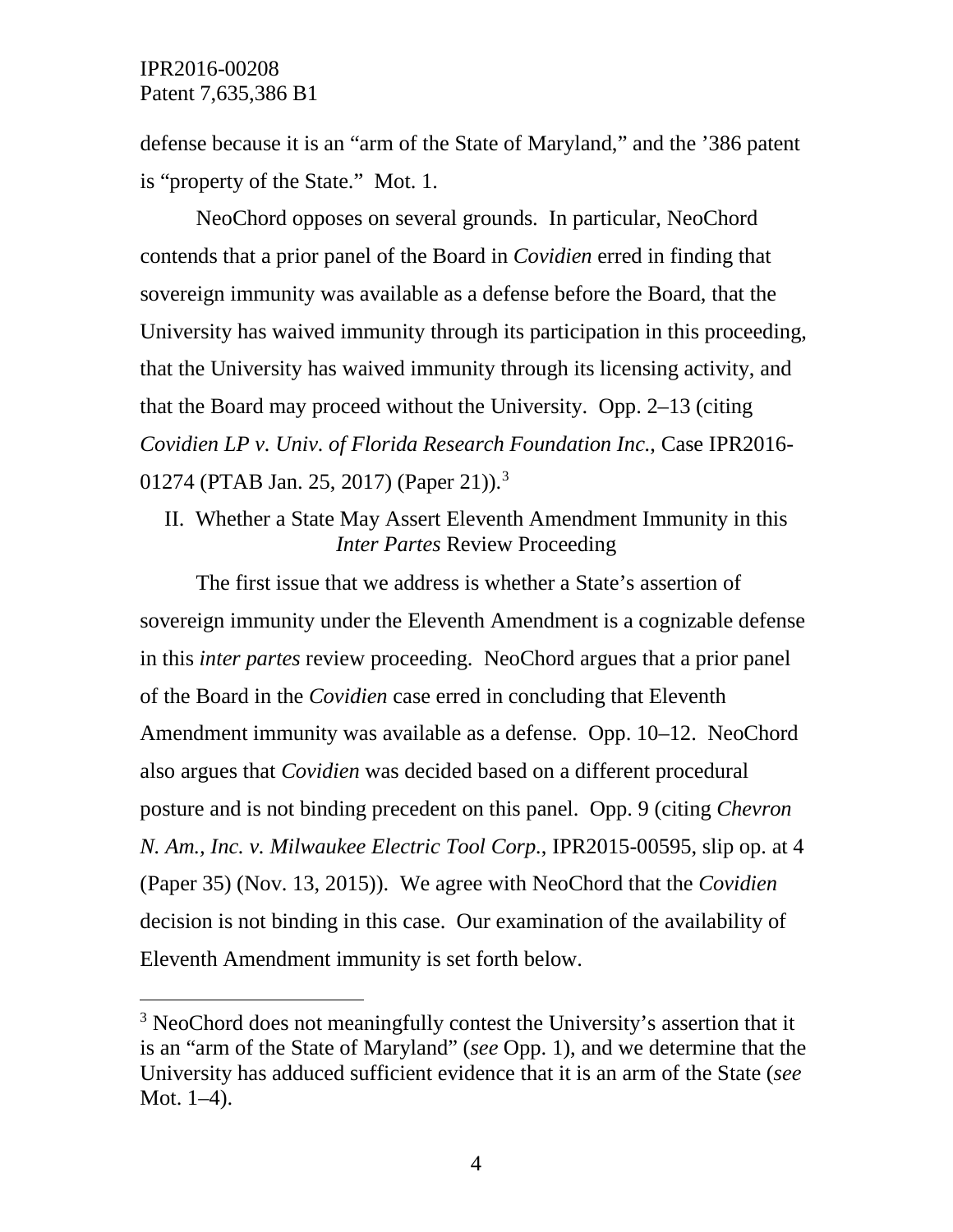a. Background Law on Agency Proceedings and Application to this *Inter Partes* Review Proceeding

In *Federal Maritime Comm'n v. South Carolina State Ports Authority*, 535 U.S. 743, 751, 757–59 (2002) (hereinafter, "*FMC*"), the Supreme Court affirmed a ruling from the U.S. Court of Appeals for the Fourth Circuit, which stated that the agency proceeding "walks, talks, and squawks" like a court proceeding for purposes of the Eleventh Amendment analysis. The Supreme Court analyzed the procedures of the Federal Maritime Commission, and found that they resembled the procedures of a district court, including discovery and application of the Federal Rules of Civil Procedure. *Id.*

In *Vas-Cath, Inc. v. Curators of University of Missouri*, 473 F.3d 1376, 1382 (Fed. Cir. 2007) (hereinafter, "*Vas-Cath*"), the U.S. Court of Appeals for the Federal Circuit ("Federal Circuit") applied *FMC*, explaining that agency proceedings may be treated like Court proceedings for Eleventh Amendment purposes, and indicated that interference proceedings before the Board of Patent Appeals and Interferences (our predecessor Board) were similar to district court proceedings in terms of discovery and procedure. *See Vas-Cath*, 473 F.3d at 1381. In *Vas-Cath*, the court ultimately found that the Curators of the University of Missouri had waived the Eleventh Amendment defense to an appeal from a district court review proceeding by affirmatively seeking the interference in the first instance. Nevertheless, we understand *Vas-Cath*'s explanation of *FMC* to provide guidance for the availability of the defense of sovereign immunity, i.e., when the State has not waived its defense by reason of litigation conduct. Indeed, the *Vas-Cath* court stated that: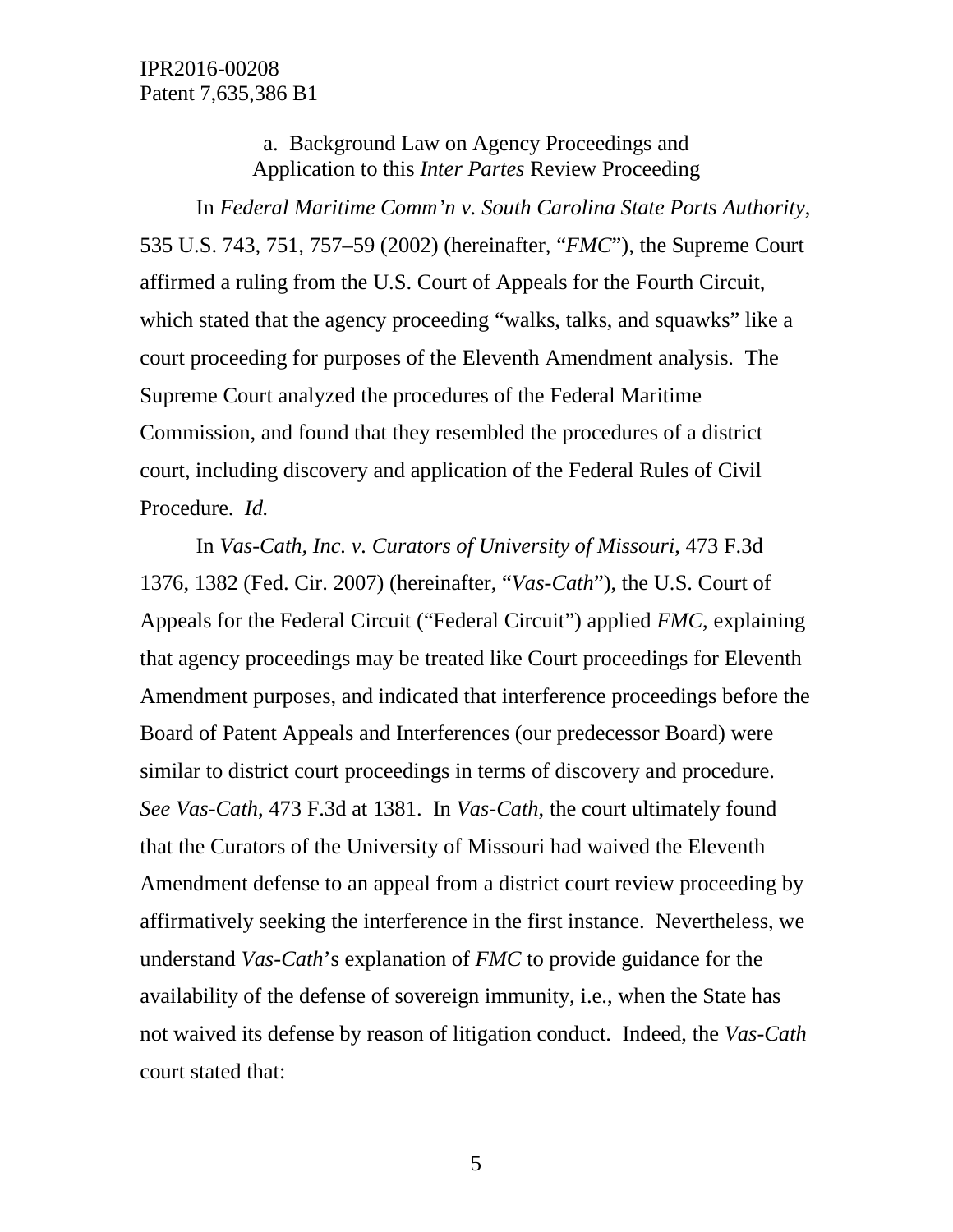Like proceedings in the *Federal Maritime Commission*, contested interference proceedings in the PTO bear "strong similarities" to civil litigation, *id.* at 760, 122 S.Ct. 1864, and the administrative proceeding can indeed be characterized as a lawsuit. PTO interferences involve adverse parties, examination and cross-examination by deposition of witnesses, production of documentary evidence, findings by an impartial federal adjudicator, and power to implement the decision. *See, e.g.*, 37 C.F.R. § 1.651(a) (during an interference, "an administrative patent judge shall set a time for filing motions (§ 1.635), for additional discovery under § 1.687(c) and testimony period for taking any necessary testimony."); § 1.671(a) ("Evidence [for an interference] consists of affidavits, transcripts of depositions, documents and things."); § 1.671(b) ("[T]he Federal Rules of Evidence shall apply to interference proceedings" except "[t]hose portions of the Federal Rules of Evidence relating to criminal actions, juries, and other matters not relevant to interferences."). The University invoked and participated in these proceedings with no claim of immunity.

*Vas-Cath*, 473 F.3d at 1382. Thus, applying *FMC*, the Federal Circuit found that interference procedures of the Board were similar to district court procedures.

The *Vas-Cath* court's reliance on the Board's interference procedures is instructive here as well because the Board's *inter partes* rules bear resemblance to the Board's interference procedures. Similar to an interference, an *inter partes* review typically involves adverse parties, examination of witnesses by motion for observation, cross-examination of witnesses by deposition, findings by an impartial federal adjudicator, and power to implement the decision, e.g., by cancellation of claims (with coordinate agency action). *See, e.g.*, 35 U.S.C. § 6 (composition of the Board), § 311–18 (inter partes review); 37 C.F.R. § 42.51 (discovery), § 42.52 (compelling testimony), § 42.53 (taking testimony). As with an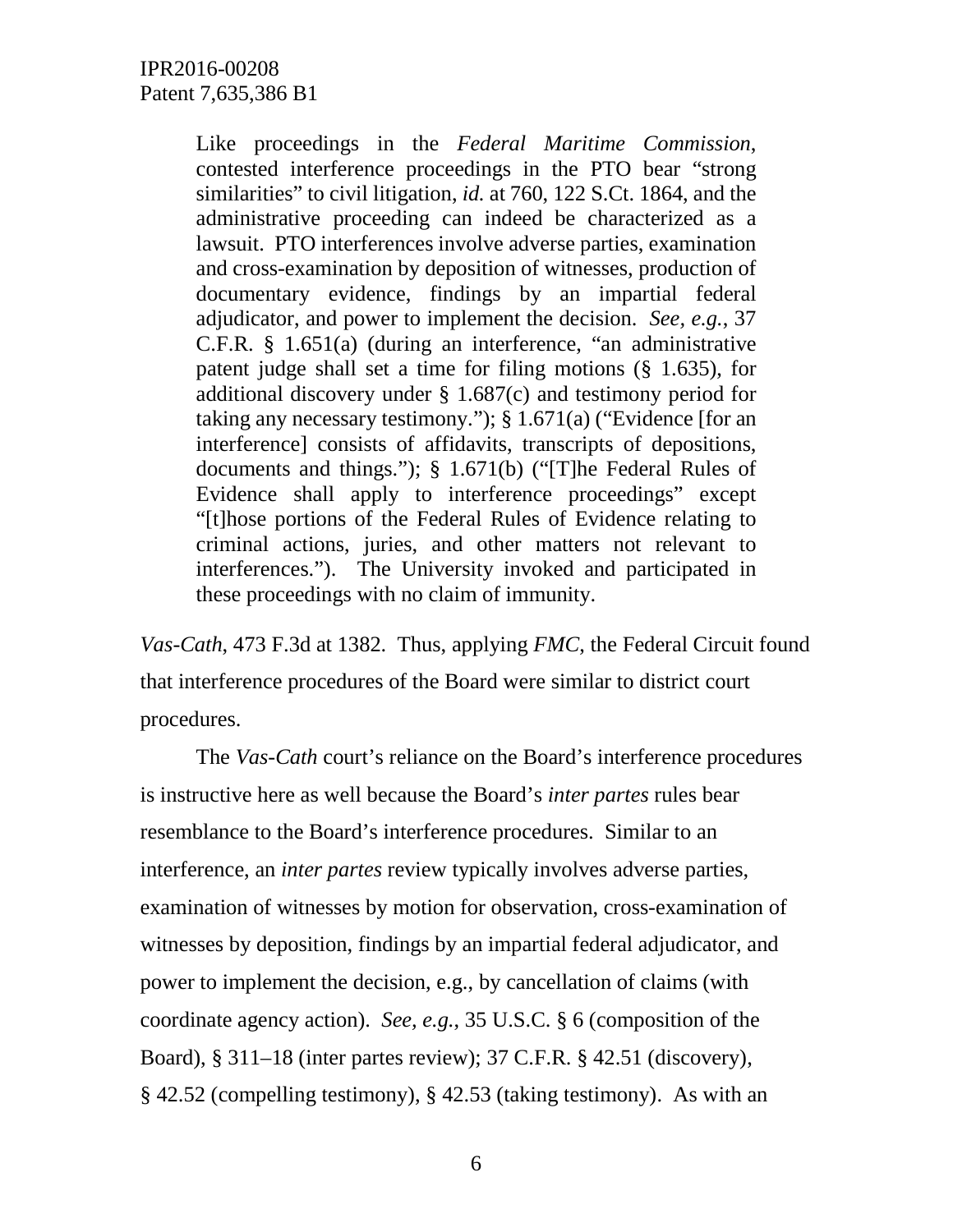$\overline{a}$ 

interference, an administrative patent judge (APJ) in an *inter partes* review can set a time for filing motions and for additional discovery. *See* 37 C.F.R. § 42.5 (conduct of the proceedings). As with an interference, evidence consists of affidavits (or declarations), transcripts of depositions and documents, and the Federal Rules of Evidence generally apply to *inter partes* review proceedings. [4](#page-6-0) *See, e.g.*, *id*. § 42.62 (applicability of Federal Rules of Evidence). Accordingly, the same factors that led the *Vas-Cath* court to analogize interference proceedings to district court proceedings also exist when comparing the procedures of *inter partes* review proceedings to those of district court proceedings. Further, the Federal Circuit has held that *inter partes* review proceedings are subject to the formal procedures of the Administrative Procedure Act. *See Dell Inc. v. Acceleron, LLC*, 818 F.3d 1293, 1301 (Fed. Cir. 2016) ("For a formal adjudication like the inter partes review considered here, the APA imposes particular requirements on the PTO.").<sup>[5](#page-6-1)</sup> See generally 5 U.S.C. § 554 (impartial federal adjudicator with formal agency procedures).

<span id="page-6-0"></span><sup>&</sup>lt;sup>4</sup> Portions of the Federal Rules of Evidence relating to, for example, criminal actions and juries are not relevant to *inter partes* review proceedings. *Id*. § 42.62.

<span id="page-6-1"></span><sup>&</sup>lt;sup>5</sup> We note for completeness, the Office has explained that there is not a one to one correspondence between *inter partes* review proceedings and district court litigation inasmuch as *inter partes* review proceedings are designed to allow for a lower cost to parties and a more rapid outcome. *See* Final Rule, Rules of Practice for Trials Before the Patent Trial and Appeal Board and Judicial Review of Patent Trial and Appeal Board Decisions, 77 Fed. Reg. 48612, 48636 (Aug. 14, 2012) (Response to Comment 92). Nevertheless, the formal trial-type procedures of the Board, as recognized by the Federal Circuit in *Dell*, retain sufficient formality that renders Board proceedings similar to those of a district court for purposes of the Eleventh Amendment analysis. Significantly, the relevant test is not one of identity, but rather one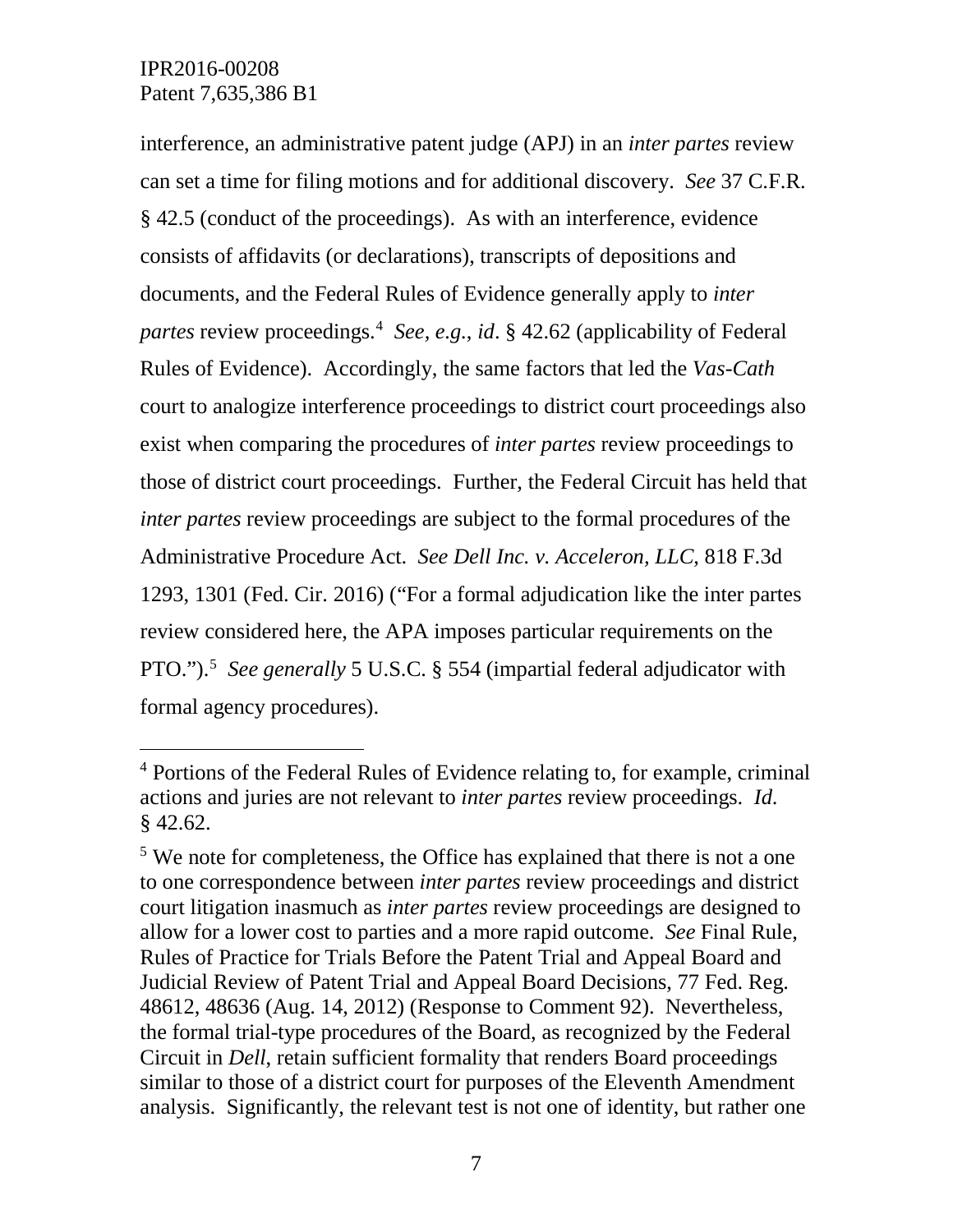$\overline{a}$ 

### b. NeoChord's Arguments Regarding *Cuozzo*

NeoChord argues that sovereign immunity is unavailable as a defense in *inter partes* review proceedings because, according to NeoChord, the Supreme Court in *Cuozzo* compared *inter partes* review proceedings to reexamination proceedings and distinguished *inter partes* review proceedings from district court proceedings. Opp. 10–12 (citing *Cuozzo Speed Techs., LLC v. Lee*, 136 S. Ct. 2131 (2016)). The University replies that the Supreme Court's statements in *Cuozzo* were made in the context of determining the claim construction standard for *inter partes* review proceedings. Mot. Reply 7–9.

We agree with the University that the Supreme Court's statements in *Cuozzo* cannot be taken out of the context of the claim construction standard. In *Cuozzo*, the Supreme Court was reviewing the PTO's standard for claim construction in *inter partes* reviews and found that the Board promulgated its standard for claim construction pursuant to a valid exercise of rulemaking. 136 S. Ct. at 2142. To be sure, the Supreme Court in *Cuozzo* examined arguments that *inter partes* review proceedings are similar to district court proceedings before concluding that *inter partes* review proceedings serve a different purpose than judicial proceedings. *Id.* at 2143– 44. We understand this latter point, i.e., that *inter partes* review proceedings serve a different purpose, to be critical to the holding of the Supreme Court in *Cuozzo* in determining that the Board's claim construction standard, which differs from a district court's claim construction standard for

of similarity, between agency proceedings and district court proceedings, as the Courts have found in *FMC* and *Vas-Cath*. We conclude that the test is met here for similar reasons as in *Vas-Cath*.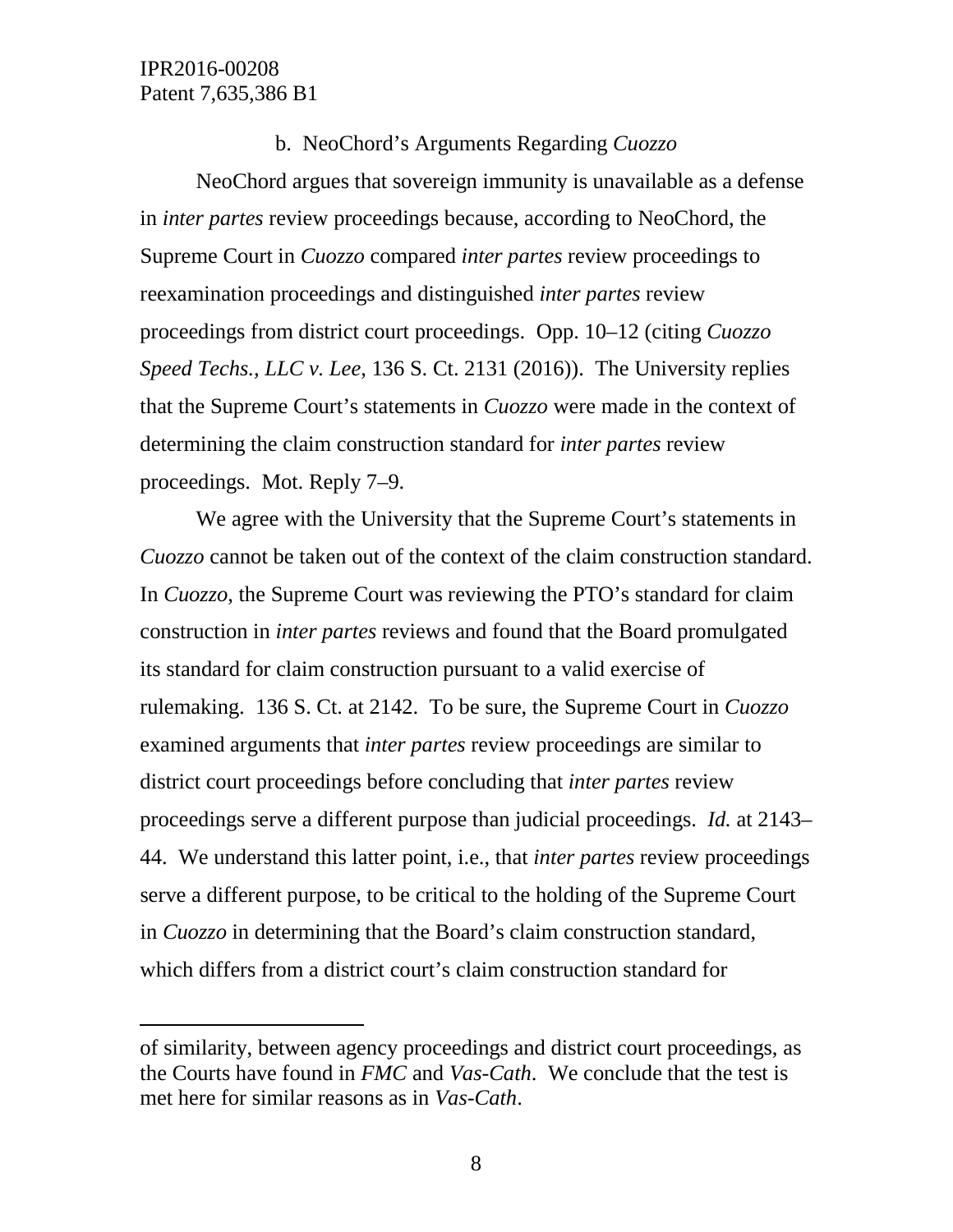unexpired patents, was *reasonable* under the second step of the *Chevron* analysis applied by the Court in *Cuozzo*. *See id.* at 2144 (citing, *inter alia*, *Chevron U.S.A. Inc. v. Natural Resources Defense Council, Inc*., 467 U.S. 837, 843 (1984) ("The upshot is, whether we look at statutory language alone, or that language in context of the statute's purpose, we find an express delegation of rulemaking authority, a 'gap' that rules might fill, and 'ambiguity' in respect to the boundaries of that gap. We consequently turn to the question whether the Patent Office's regulation is a *reasonable* exercise of its rulemaking authority.") (emphasis added) (citations omitted)).

In other words, the Court in *Cuozzo* held that the different *purpose* of *inter partes* review proceedings made the differing claim construction standard reasonable, but the similarity of procedures is what is relevant for analyzing the applicability of the Eleventh Amendment under *FMC*. Therefore, we conclude that *FMC* remains the primary case law for analyzing the availability of the Eleventh Amendment, e.g., as applied by *Vas-Cath* to the Board, and that the statements in *Cuozzo* relied on by NeoChord were not intended to be taken outside of the context from which they arose.

# c. Whether Congress Abrogated Eleventh Amendment Immunity in the Patent Act

Congress may abrogate sovereign immunity when certain conditions are met, when acting under Section 5 of the Fourteenth Amendment, the Spending Clause Power of Article I, or the Compact Clause of Article I. *See College Savings Bank v. Florida Prepaid Postsecondary Educ. Expense Bd.*, 527 U.S. 666, 672–87 (1999). When acting under Section 5 of the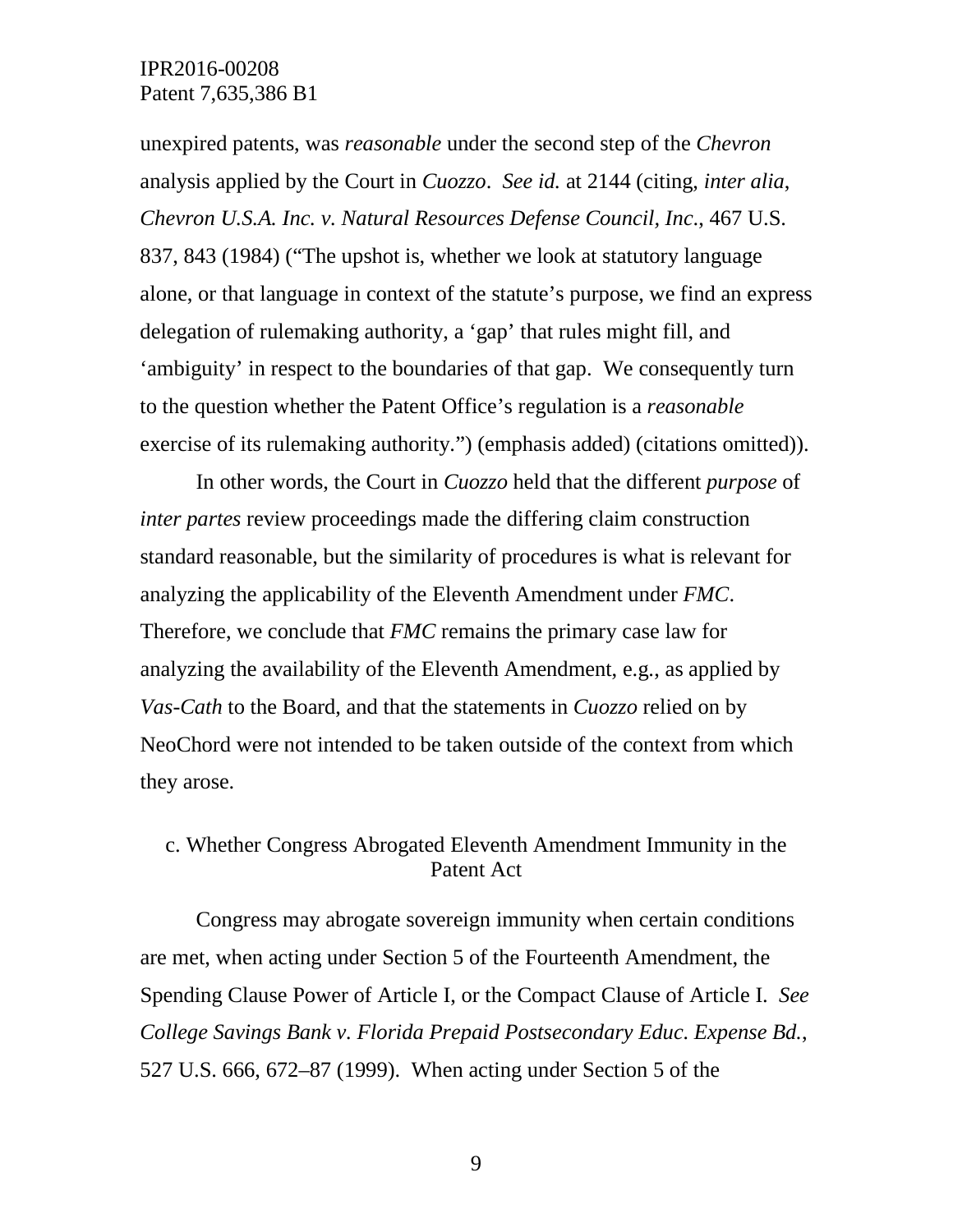Fourteenth Amendment, Congress must be acting to remedy a pervasive pattern of deprivation by the States. *Id*. at 672. When acting pursuant to its Spending Clause Power of Article I, Congress may condition the grant of funds on a waiver and States must clearly waive Eleventh Amendment immunity, e.g., in exchange for a gratuity. *Id*. at 678, 680, 686–87. When acting pursuant to the Compact Clause, Congress may condition approval of an interstate compact on a waiver of sovereign immunity. *Id*.

NeoChord argues that Congress abrogated sovereign immunity in the second sentence of 35 U.S.C. § 271(h) addressing infringement of a patent.<sup>[6](#page-9-0)</sup> Opp. 13–15. NeoChord contends that the Supreme Court in *Florida Prepaid* only analyzed the first sentence of 271(h) but not the second sentence. Opp. 14 (discussing *Florida Prepaid Postsecondary Educ. Expense Bd. v. Coll. Sav. Bank*, 527 U.S. 627 (1999)). We do not agree with this reading of *Florida Prepaid*. *See* 527 U.S. at 632. In any event, even if this were true, the Supreme Court's reasoning is equally applicable to both sentences of 271(h). In *Florida Prepaid*, the Court understood that Congress intended to abrogate States' Eleventh Amendment immunity but held that Congress lacked the authority to do so under Section 5 of the Fourteenth Amendment,

35 U.S.C. § 271(h).

 $\overline{a}$ 

<span id="page-9-0"></span><sup>6</sup> Section 271(h) of Title 35 U.S.C. states as follows:

<sup>(</sup>h) As used in this section, the term "whoever" includes any State, any instrumentality of a State, and any officer or employee of a State or instrumentality of a State acting in his official capacity. Any State, and any such instrumentality, officer, or employee, shall be subject to the provisions of this title in the same manner and to the same extent as any nongovernmental entity.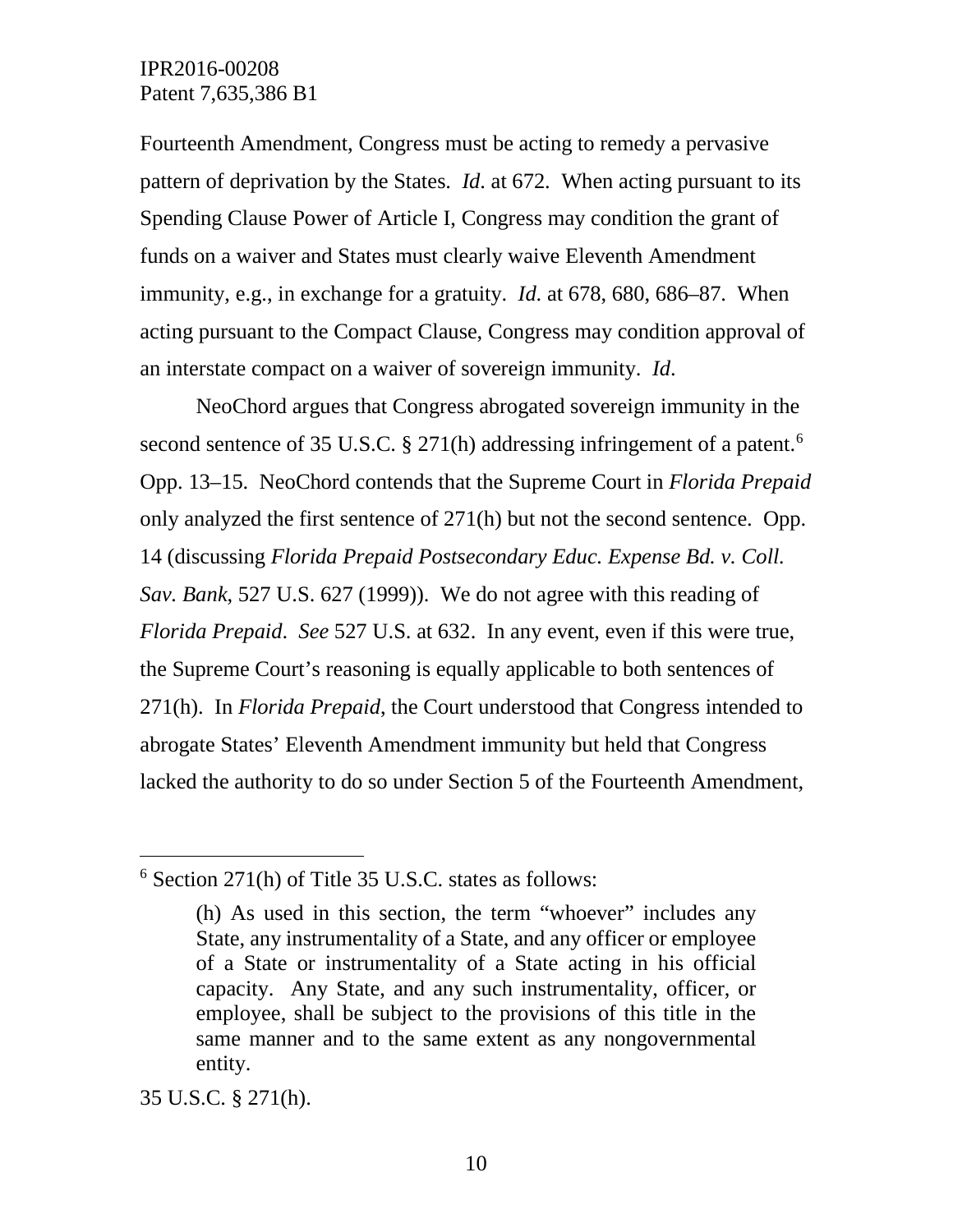i.e., because there was no pervasive pattern of abuse by the States. As such, NeoChord's argument does not overcome or distinguish *Florida Prepaid*. Indeed, in *Vas-Cath*, the Federal Circuit indicated that participation in the Patent System does not create a waiver for purposes of infringement. *See Vas-Cath*, 473 F.3d at 1381. *See also* Mot. Reply 9–10 (citing *Florida Prepaid*, 527 U.S. at 635–48).

NeoChord does not appear to have argued that the State waived Eleventh Immunity by market participation or by accepting a gratuity. Moreover, we note that in *College Savings*, the Supreme Court overturned *Parden v. Terminal Ry. of Ala. Docks Dept.*, 377 U.S. 184 (1964), and held that market participation does not constitute a constructive waiver. *College Savings*, 527 U.S. at 681, 684. In *College Savings*, the Court held that participation in a federal program does not in itself create a waiver of sovereign immunity, and indicated that a State would typically only waive immunity (by constructive waiver) when accepting a gratuity from Congress such as federal funds or in engaging in interstate compacts under the Compact Clause. 527 U.S. at 687 ("In the present case, however, what Congress threatens if the State refuses to agree to its condition is not the denial of a gift or gratuity, but a sanction: exclusion of the State from otherwise permissible activity.").

Indeed, in *Xechem*, the Federal Circuit explained that the grant of a patent does not constitute a predicate for application of a "gratuity doctrine" waiver because a patent is not a gratuity, i.e., the quid pro quo for receiving a patent is an invention. *See Xechem Int'l., Inc. v. Univ. of Tex. M.D. Anderson Cancer Ctr.*, 382 F.3d 1324, 1331 (2004).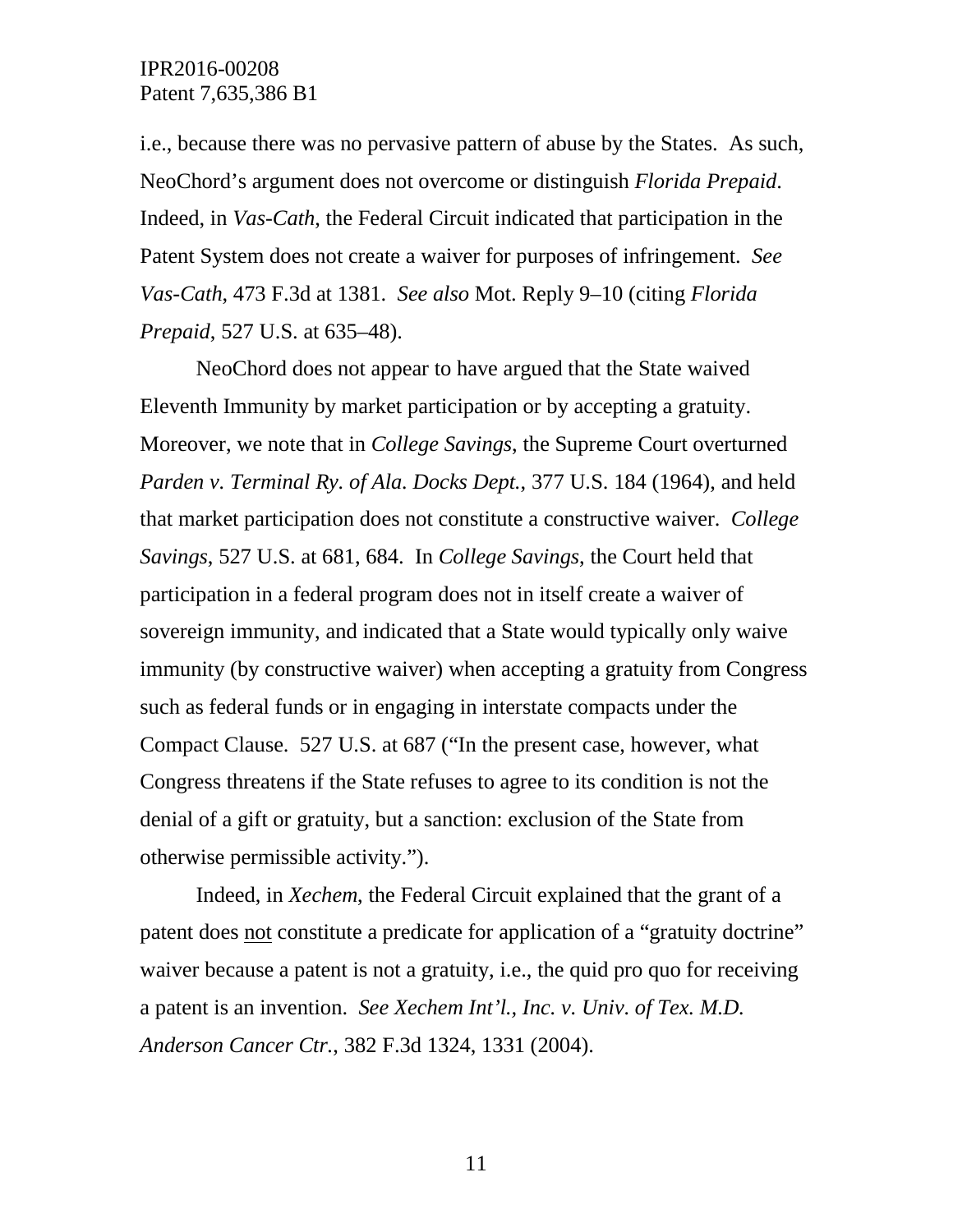Therefore, following *Florida Prepaid*, *College Savings*, *Vas-Cath*, and *Xechem*, we conclude that Congress has not abrogated Eleventh Amendment immunity with respect to this *inter partes* review proceeding, under Section 5 of the Fourteenth Amendment or under Article I of the Constitution. Nor has the State of Maryland expressed an intent to waive Eleventh Amendment immunity.

d. Whether this Proceeding May Be Likened to a Bankruptcy Proceeding for Which Sovereign Immunity Does Not Apply

NeoChord argues that this proceeding may be likened to a bankruptcy proceeding, which is *in rem*. Opp. at 12–13 (citing *Tennessee Student Assistance Corp. v. Hood*, 541 U.S. 440 (2004); *Central Virginia Cmty. College v. Katz*, 546 U.S. 356 (2006)). In *Hood*, the Supreme Court held a bankruptcy court was free to discharge a petition for bankruptcy without a State's participation. *Hood*, 541 U.S. at 448 ("At least when the bankruptcy court's jurisdiction over the res is unquestioned, our cases indicate that the exercise of its *in rem* jurisdiction to discharge the debt does not infringe state sovereignty." (citations omitted)). The Court reasoned, *inter alia*, that bankruptcy proceedings are *in rem*. *See id.* at 450–51.

NeoChord argues that bankruptcy proceedings do not apply sovereign immunity because, in addition to being *in rem*, they rely on rights exclusively granted to the federal government under the Constitution conferred under Article I, Section 4 of the Constitution Opp. at 13 (citing *Katz*, 546 U.S. at 370–71). NeoChord argues that patent law similarly administers powers exclusively granted to the federal government under Article I, Section 8 of the Constitution to create uniform laws and therefore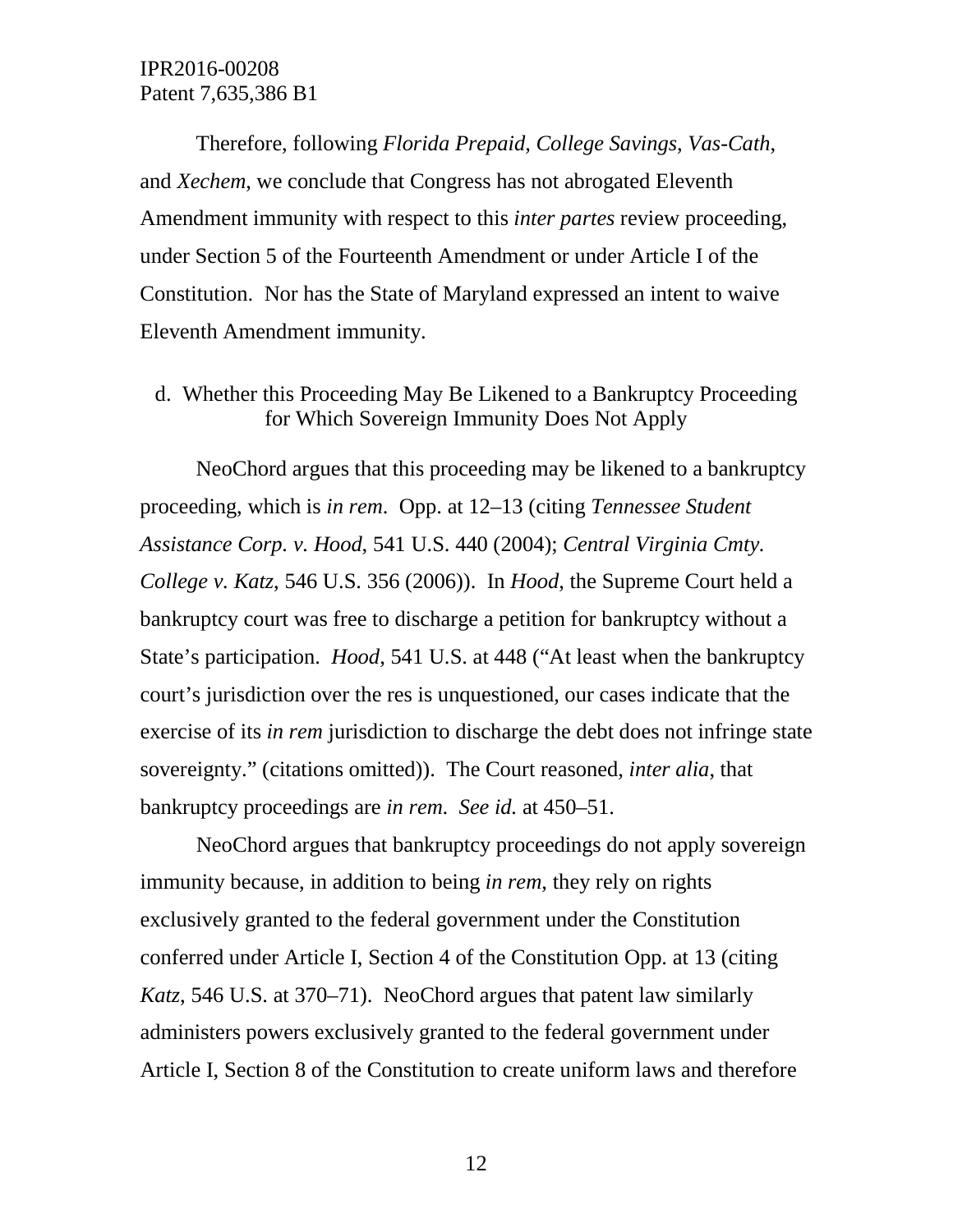that the Patent Office does not apply sovereign immunity. *Id.* The University replies that the Federal Circuit has rejected this very argument in *Biomedical Patent Management Corp. v. California, Department of Health Services*, 505 F.3d 1328 (Fed. Cir. 2007), holding that *Katz* had not implicitly overruled *Florida Prepaid*. Mot. Reply 9–10.

We agree with the University that NeoChord's analogy to bankruptcy law is without merit. As the Federal Circuit observed in *Biomedical Patent Management Corp.,* the discussion in *Katz* regarding the constitutional basis for bankruptcy law was provided in the context of a larger historical examination of the bankruptcy laws, in which the Court explained that there is a unique historical tradition of the courts exercising bankruptcy jurisdiction to which the States acquiesced. 505 F.3d at 1343. NeoChord has not presented a similar historical tradition for the patent laws, nor has NeoChord demonstrated that application of Eleventh Amendment immunity, which is also constitutional in origin, would frustrate development of a uniform law for the patent system. Rather, the Supreme Court has merely required, e.g., in *Florida Prepaid*, that the State act as complainant in order to enter the patent system for adjudication.

# III. Whether the University Has Waived Its Defense By Reason of Participation in this Proceeding

The next issue that we consider is whether the University has waived its defense of sovereign immunity through participation in this proceeding, as argued by NeoChord. NeoChord argues that the University waived any defense of sovereign immunity by "participating in [the *inter partes* review proceeding] up until the Oral Hearing without a single mention of sovereign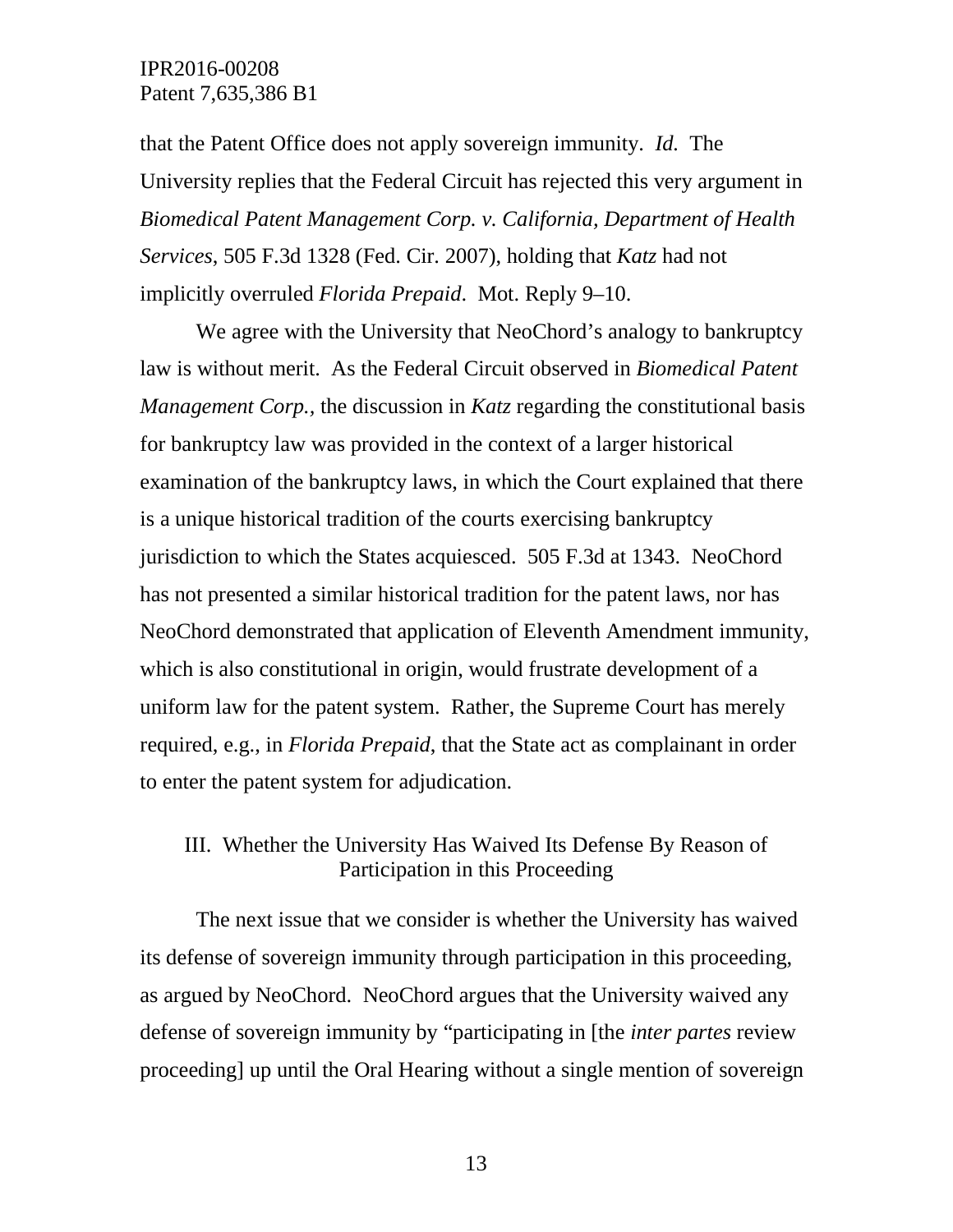immunity." Opp. 5. In support of its position, NeoChord relies on *Hill v. Blind Industries and Services of Maryland*, 179 F.3d 754 (9th Cir. 1999). Opp. 3–4. In *Hill*, the U.S. Court of Appeals for the Ninth Circuit held that the Blind Industries and Services of Maryland (BISM) had waived its immunity by failing to raise the defense of immunity until the first day of trial. 179 F.3d at 757, 763. The court reasoned, *inter alia*, that the State delayed for tactical purposes such that it had the ability not to pursue the defense if the State liked the direction in which the court would rule on the merits. *Id*. at 757. Further, the *Hill* court amended its opinion, on denial of rehearing, to add a footnote explaining that BISM had failed to argue that State law precluded waiver of sovereign immunity. *Hill v. Blind Industries and Services of Maryland*, 201 F.3d 1186 (9th Cir. 1999) (Order denying reh'g and amending opinion).

The University replies that the Federal Circuit has never followed *Hill*. Mot. Reply 4. The University further cites *Florida Dep't of State v. Treasure Salvors, Inc.*, 458 U.S. 670, 683 n.18 (1982), which explains that the Eleventh Amendment defense is in the nature of a jurisdictional bar that may be raised at any time. Mot. Reply 4. Here, we understand the Supreme Court's holding in *Treasure Salvors* to stand for the proposition that there is no time limit on asserting the Eleventh Amendment defense.

In general, mere participation in judicial proceedings does not create a waiver unless the State has taken affirmative steps to invoke federal jurisdiction, such as filing suit as a plaintiff or seeking removal of a proceeding to federal court. *See Lapides v. Bd. of Regents of Univ. Sys. of Ga.*, 535 U.S. 613, 619–20 (2002); *see also Vas-Cath*, 473 F.3d at 1381 (discussing *Lapides*). In other words, when a State serves as a defendant in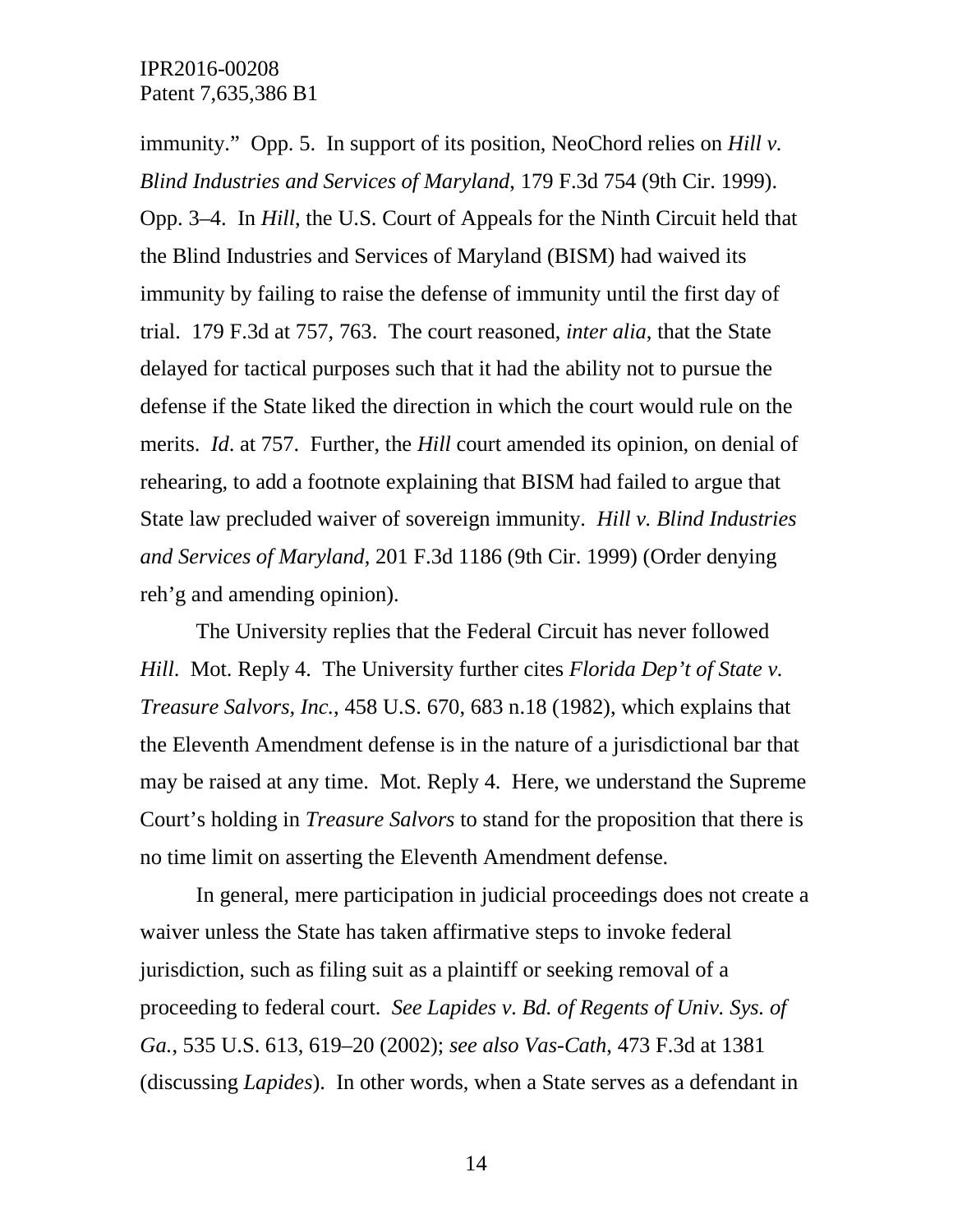federal court, without more, it generally has not waived sovereign immunity and remains free to raise the defense of Eleventh Amendment immunity at any time.

In sum, we have found that the facts of this case differ from those presented in *Hill*, and that our determination is consistent with applicable Federal Circuit and Supreme Court precedent. Nevertheless, there is not necessarily a difference among the circuits, as the University suggests. Rather, the *Hill* opinion, as amended, appears to follow precedent which acknowledges that the law of waiver may vary from State to State, based on an individual State's precedent regarding waiver. *See also* Opp. 2 (citing *Wisconsin Dept. of Corr. v. Schacht*, 524 U.S. 381, 389 (1998)). In particular, the Supreme Court has explained that the Eleventh Amendment defense can even be raised for the first time at the Supreme Court unless State law provides for waiver by participation in judicial proceedings. *See Sosna v. Iowa*, 419 U.S. 393, 396 n.2 (1975) (citing *Edelman v. Jordan*, 415 U.S. 651 (1974); *Ford Motor Co. v. Department of Treasury of Indiana*, 323 U.S. 459 (1945)). In *Sosna*, the Supreme Court examined the precedents of the State of Iowa, and distinguished the law of Iowa from that of Indiana, in determining that Iowa provided for waiver. This may have been the underlying rationale for the *Hill* opinion, as amended. Further, unlike the precedents of Iowa examined by the Court in *Sosna v. Iowa*, the precedent of Maryland indicates that Maryland does not provide for waiver of State sovereign immunity by reason of delay. *See State v. Sharafeldin*, 382 Md. 129, 141 (2004). As such, the precedent of Maryland appears to be more like the precedent of Indiana discussed in *Sosna*, 419 U.S. at 396 n.2 (citing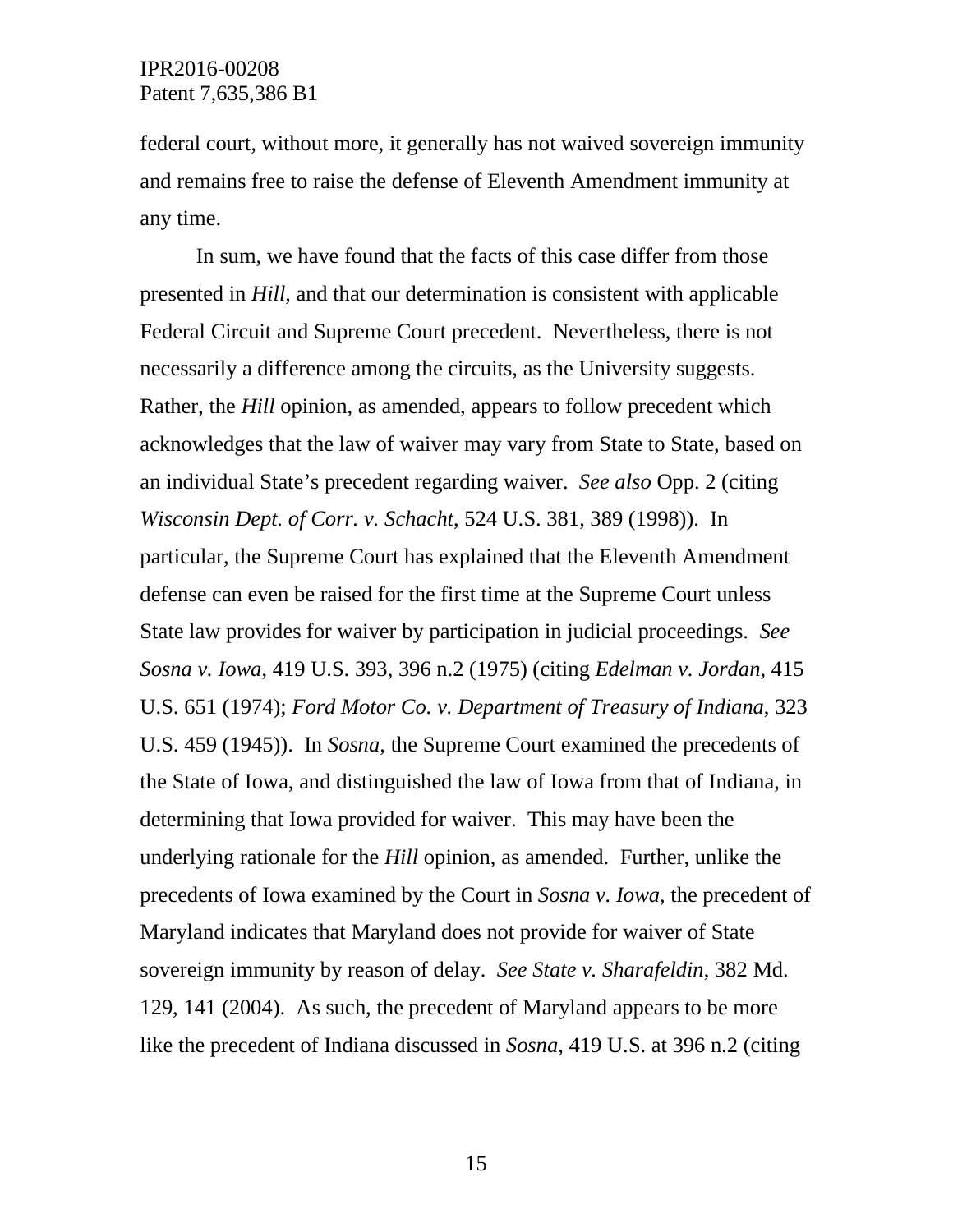*Ford Motor Co. v. Department of Treasury of Indiana*, 323 U.S. 459  $(1945)$ .

Further, unlike in *Hill*, there is no indication that the University has delayed for any tactical reasons. Rather, we take at face value the University's stated reason for not raising the defense sooner, i.e., that before the *Covidien* decision it had not been aware that it could raise the Eleventh Amendment defense before the Board, and that it raised the defense within five business days of the *Covidien* decision. *See* Paper 27, 5:19–6:7. NeoChord argues that ignorance of the law does not excuse delay. Opp. 4 (citing *Advanced Estimating Systems, Inc. v. Riney*, 130 F.3d 996, 999 (11th Cir. 1997)). Nevertheless, apart from the fact that the University's stated reason for the delay is one that additionally distinguishes the Court's rationale in *Hill*, it is well established that Eleventh Amendment immunity is a defense that may be raised at any time. *See Treasure Salvors, Inc.*, 458 U.S. at 683 n.18 ("'the Eleventh Amendment defense sufficiently partakes of the nature of a jurisdictional bar' that it may be raised at any point of the proceedings.") (citations omitted).

# IV. Whether the University Waived Its Defense Through Its License Agreement

Next, we address whether the University has waived its defense of sovereign immunity by licensing its patent to Harpoon Medical, as argued by NeoChord. NeoChord argues that the University has waived sovereign immunity in Section 3.7.1 of its Master License Agreement (Ex. 2015, "MLA") with Harpoon Medical. Opp. 6–8. Section 3.7.1. of the MLA states as follows: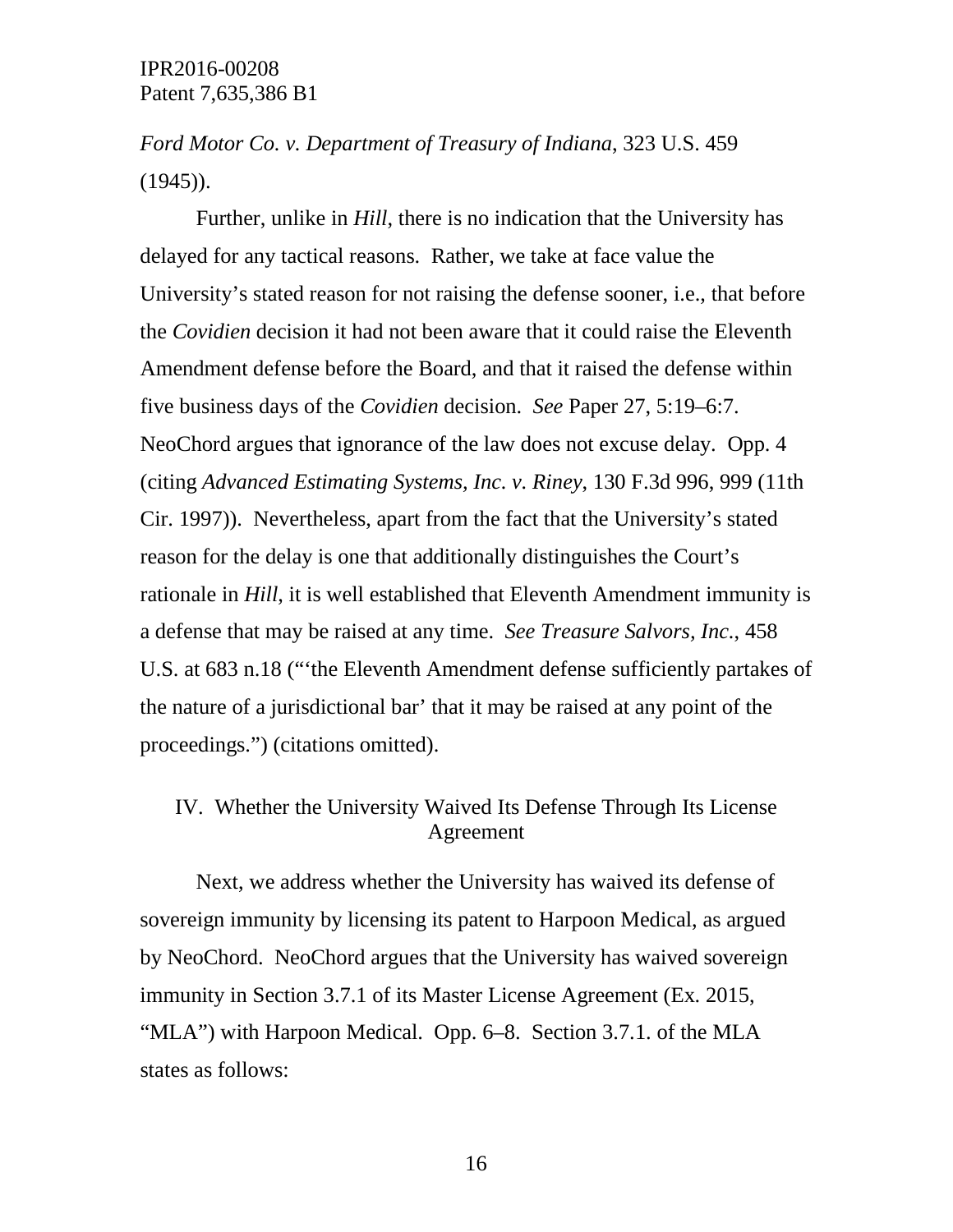3.7 Patent Challenges.

3.7.1 (a) Prior to taking or causing the taking of any Patent Challenge, Company agrees to first pursue an appropriate proceeding, filing, or other action in the USPTO in the form of a reexamination pursuant to 35 U.S.C. §302, and all applicable statutes, rules, and regulations.

(b) If 35 U.S.C. §302 is not applicable, Company agrees to give University the first option, in its sole discretion, to pursue the Patent Challenge under a reissue pursuant to 35 U.S.C. §251.

(c) Company agrees to await a final determination of any reexamination or reissue pursuant to this Section 3.7.1 by the tribunal of last resort having jurisdiction prior to taking or causing the taking of the Patent Challenge in a forum outside of the USPTO.

(d) Company and University agree that this Section 3.7.1 does not prohibit or limit Company's ability to take or cause the taking of any Patent Challenge, but merely dictates procedurally a Patent Challenge falling under the scope and kind that the USPTO is authorized to adjudicate.

Ex. 2015 § 3.7.1. However, the University argues that Section 3.7.1 only

waives immunity with respect to challenges by Harpoon Medical, and that

Section 14.6 of the MLA expressly reserves the defense of sovereign

immunity, as follows:

14.6 State Immunity and Limitations of Liability. No provision of this Agreement shall constitute or be construed as a limitation, abrogation, or waiver of any defense or limitation of liability available to the State of Maryland or its units (including without limitation USM and University), officials, or employees under Maryland or Federal law, including without limitation the defense of sovereign immunity or any other governmental immunity.

*Id.* § 14.6; *see* Mot. 6; Mot. Reply 5.

We agree with the University that the waiver of Section 3.7.1 operates as a waiver limited to Harpoon and that Section 14.6 of the license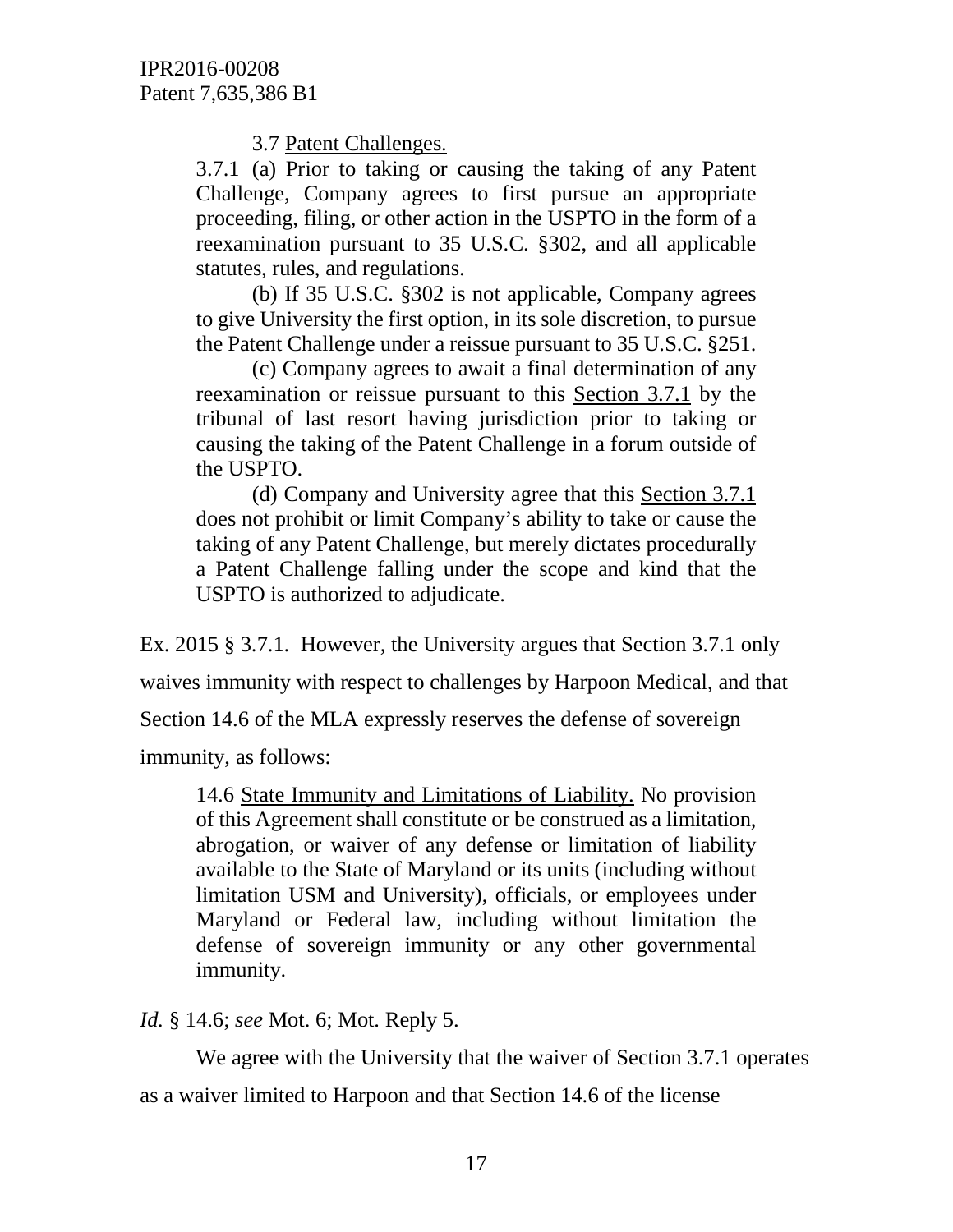agreement operates as a savings clause to preserve the defense of sovereign immunity, i.e., with respect to non-parties. States may enter into contracts that effect a limited waiver of sovereign immunity, e.g., as to the parties of the contract, without opening the door to suits from others. *See, e.g.*, *Lizzi v. Alexander*, 255 F.3d 128, 133 (4th Cir. 2001), *overruled on other grounds by Nevada Dep't of Human Res. v. Hibbs*, 123 S. Ct. 1972 (2003); *see also Class Plaintiffs v. City of Seattle*, 955 F.2d 1268 (9th Cir. 1992) (settlement discussions do not waive immunity from suit) ("With these principles in mind, we find no legal impediment to a state's waiver of its Eleventh Amendment immunity for the limited purpose of taking part in the settlement proceedings despite otherwise interposing immunity.").

We recognize that the University's assertion of sovereign immunity creates special treatment for a State entity. Nevertheless, the Supreme Court has explained that any asymmetry is the result of the Eleventh Amendment itself:

In contrast, a suit by an individual against an unconsenting State is the very evil at which the Eleventh Amendment is directed and it exists whether or not the State is acting for profit, in a traditionally "private" enterprise, and as a "market participant." In the sovereign-immunity context, moreover, "[e]venhandness" between individuals and States is not to be expected: "[T]he constitutional role of the States sets them apart from other employers and defendants."

*College Savings*, 527 U.S. at 685–86 (citations and footnote omitted).

V. Whether the Board May Proceed Without the University

NeoChord also argues that Harpoon Medical "should be considered the real-party-in-interest and the 'effective patentee' for purposes of this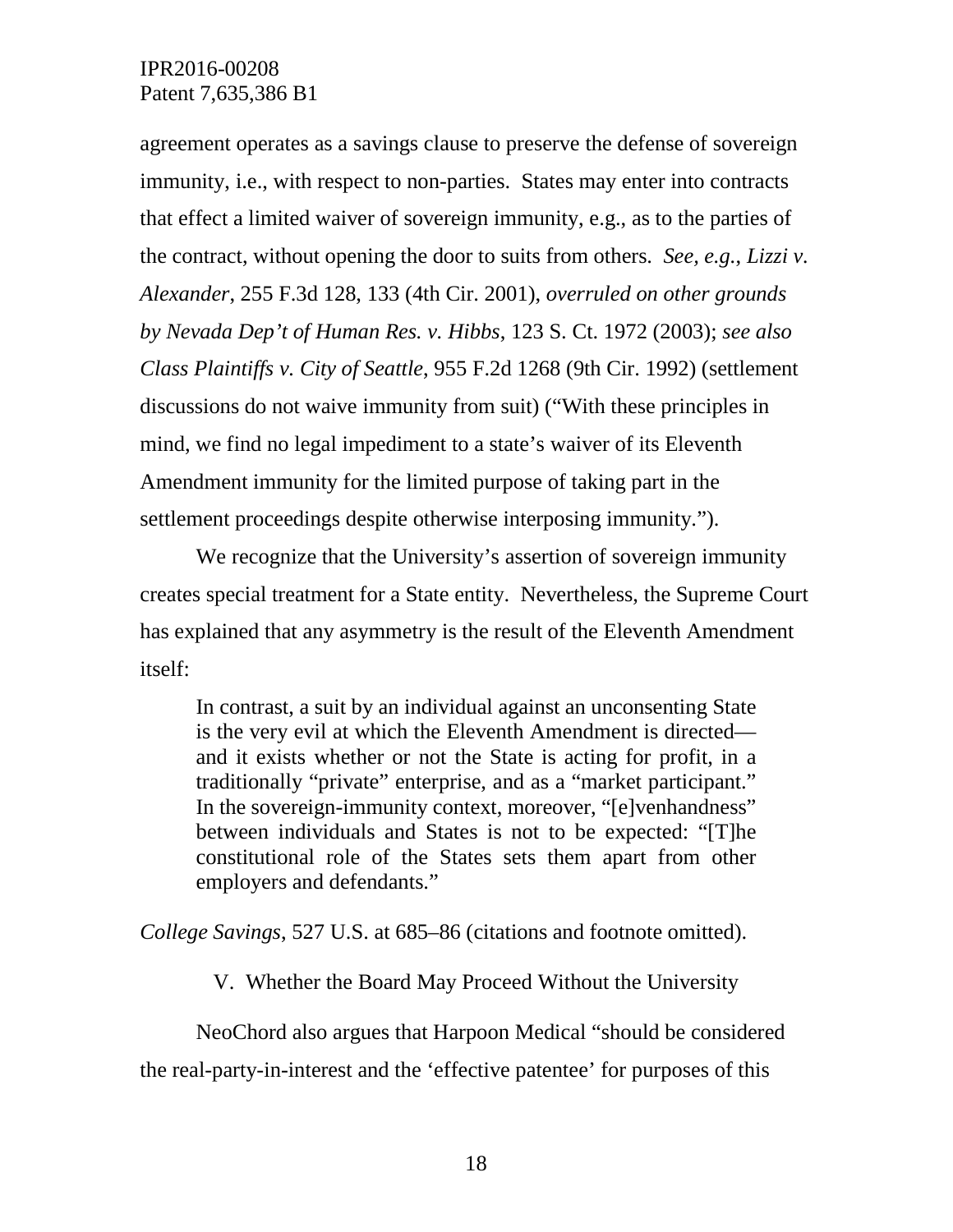[proceeding]." Opp. 2. According to NeoChord, the University "should not be considered an indispensible party to this proceeding." *Id*. In other words, NeoChord contends that the Board may conduct its proceeding with NeoChord and Harpoon Medical as the only parties. Opp. 2. The University argues that it has retained rights under the license. *See* Mot. 5. We agree. For example, in Section 9.5.1 of the MLA, the University retains the right to sue a third party for infringement if Harpoon Medical fails to do so. Ex. 2015 § 9.5.1. In addition, the University has retained other rights. *Id.* § 3.2.1 (University may practice the '386 patent); § 3.2.2 (University may license the '386 patent to government agencies, universities, educational institutions, and certain non-profit entities); § 5.5 (Harpoon must pay University portion of royalty on any sublicense Harpoon grants); § 9.2.3 (University shares in recovery for patent infringement); § 9.4.2 (University must pre-approve settlement relating to the '386 patent although may not unreasonably withhold approval); §§ 9.5.2, 9.5.3 (University may respond to legal action relating to the '386 patent if Harpoon fails to respond, and reserves the right to intervene in any action relating to the '386 patent). As such, the University has retained rights under the license agreement, and transferred less than "substantially all" rights to Harpoon Medical. Therefore, the University remains a necessary and indispensable party to this proceeding, and we cannot proceed without the University. *See A123 Systems, Inc. v. Hydro-Quebec*, 626 F.3d 1213, 1217 (Fed. Cir. 2010) (affirming district court dismissal of declaratory judgment suit for noninfringement and invalidity based on findings that patentee had not transferred substantially all rights to patent); *see also* 37 C.F.R. § 42.9(b) (action by a part interest).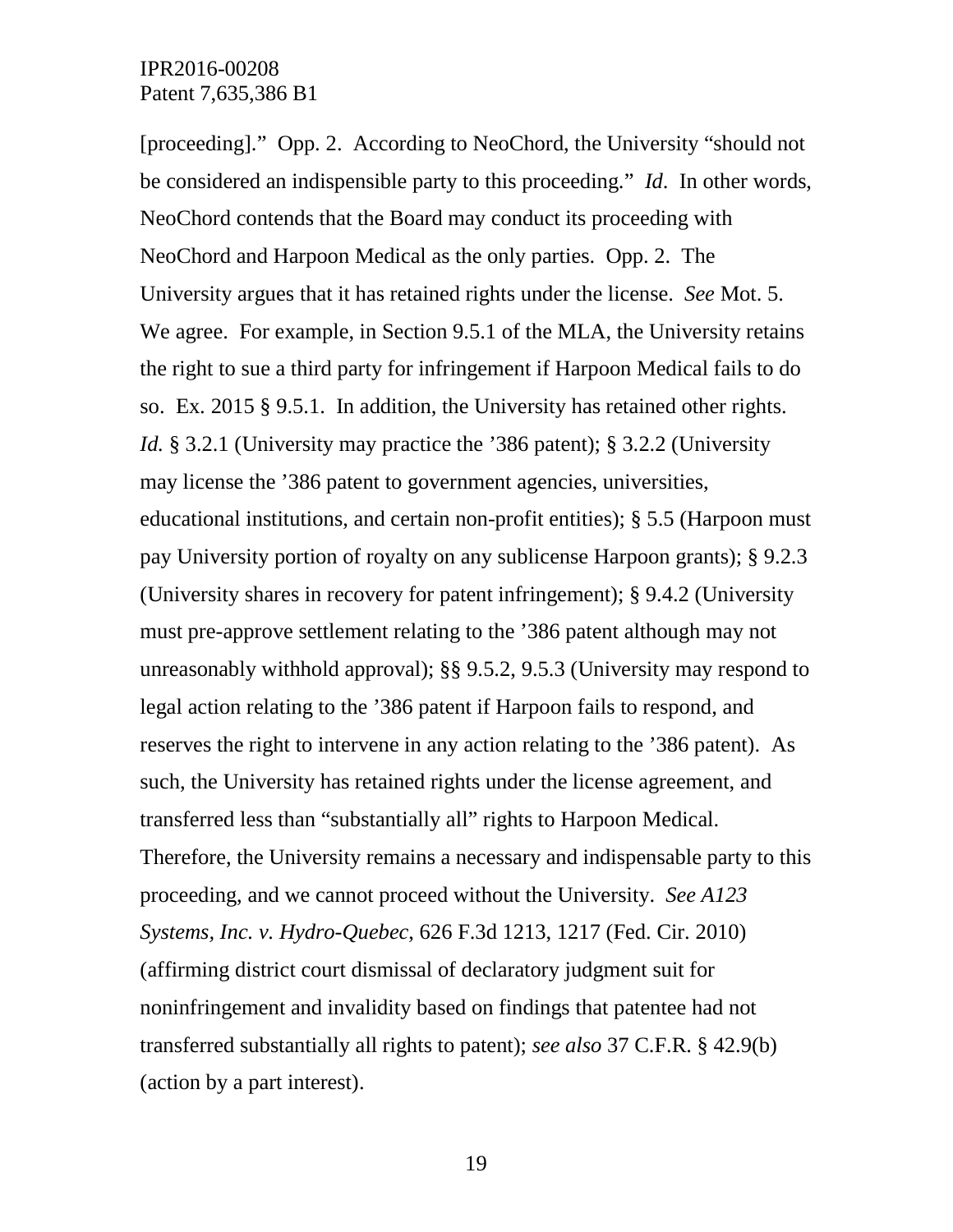# VI. Conclusion

For the foregoing reasons, we conclude that the University has shown sufficiently that it may raise Eleventh Amendment Immunity as a defense in this *inter partes* review proceeding, that the University has not waived its defense through its participation in this proceeding, nor through its licensing agreement, and that the University is a necessary and indispensable party. Accordingly, we grant the University's motion.

Accordingly, it is

ORDERED that the University's Motion is *granted*;

FURTHER ORDERED that we do not proceed to a final written decision under 35 U.S.C. § 318(a); and

FURTHER ORDERED that this proceeding is terminated pursuant to 37 C.F.R. § 42.72.